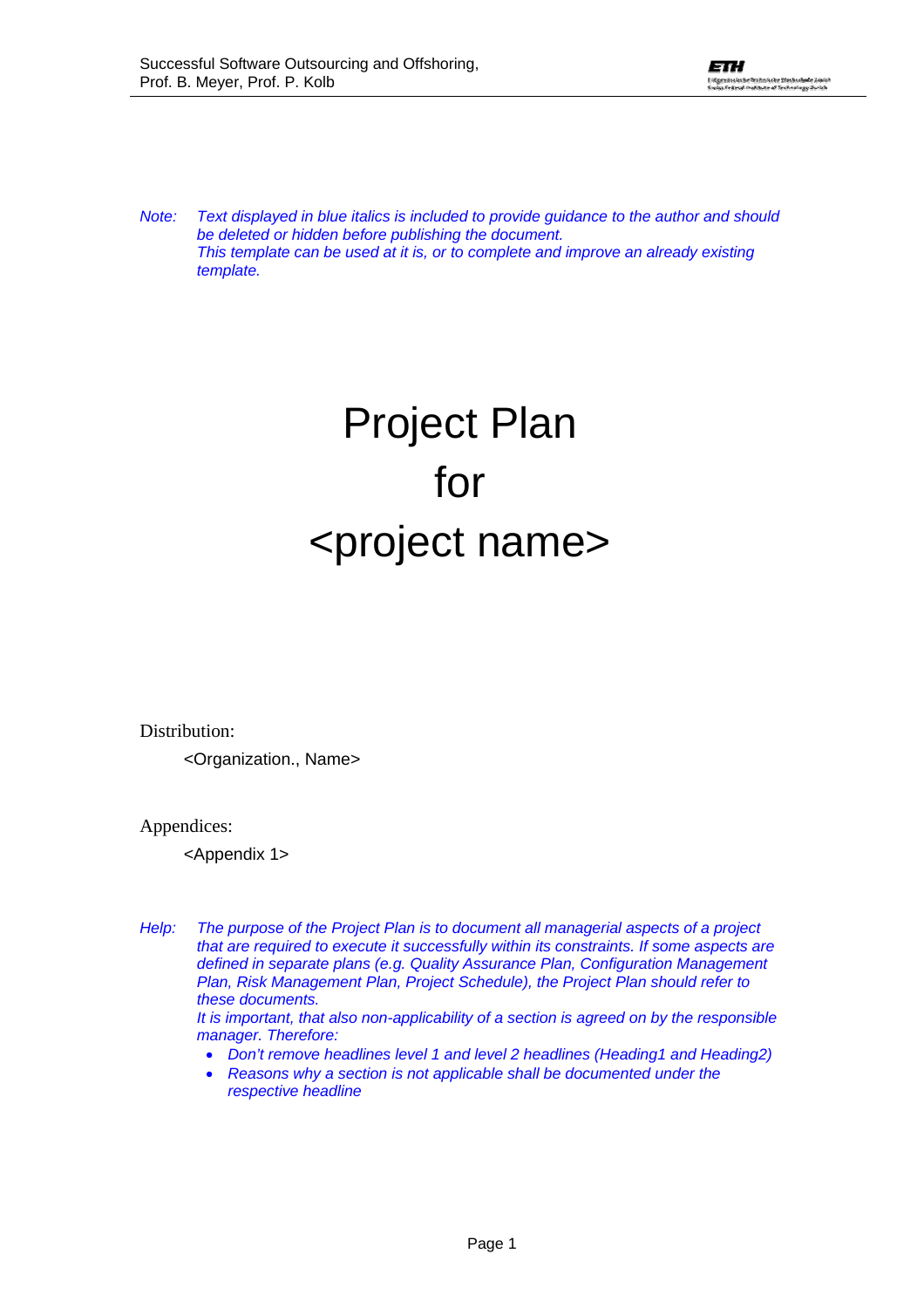## **Contents**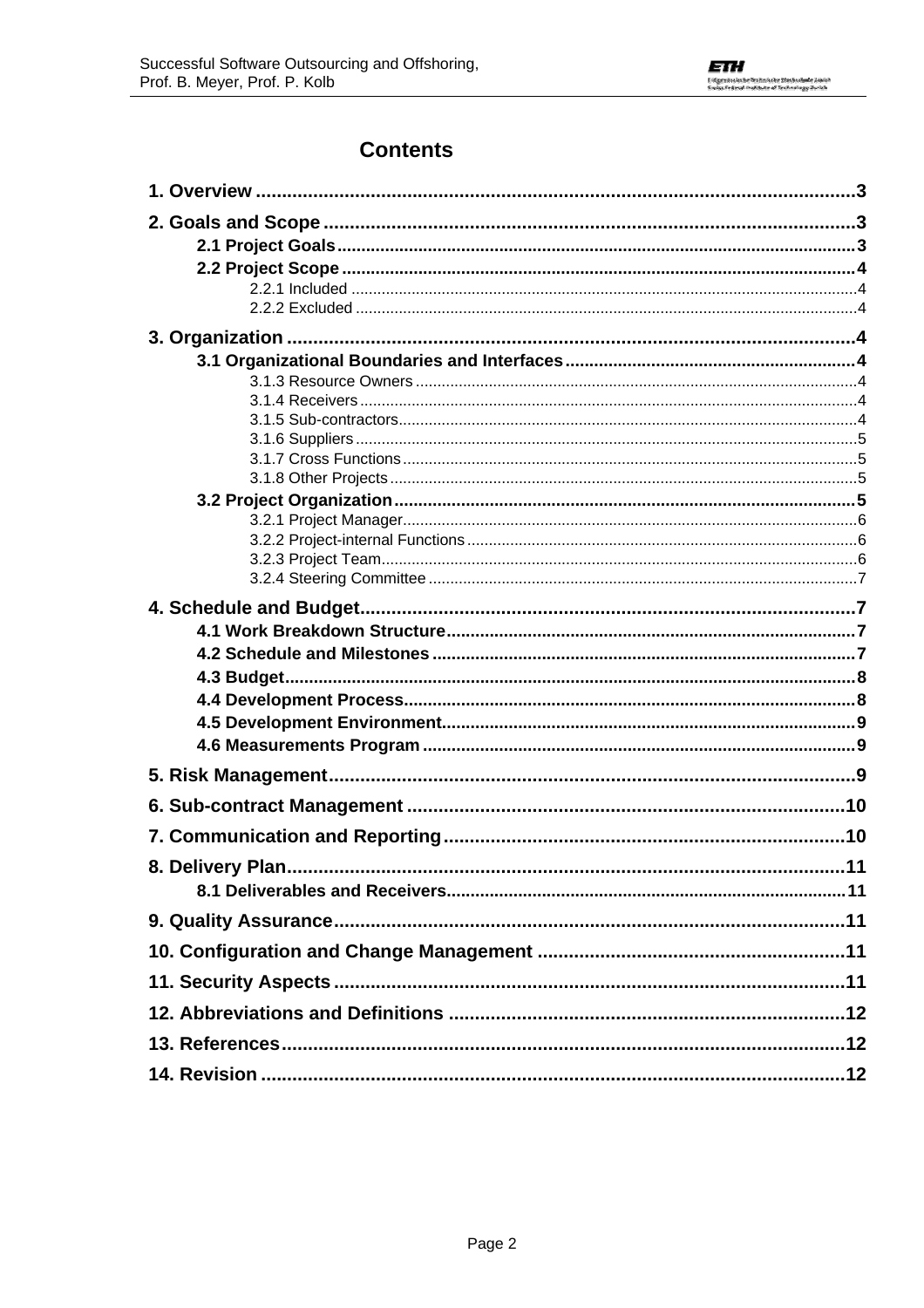### <span id="page-2-0"></span>**1. Overview**

*Help: This section describes a management summary. Provide essential information like* 

- *What the motivation for this project is (e.g. to fill a gap in the product portfolio)*
- *Who the customer is*
- *What the project will deliver. Is it a new product or an extension of an existing one?*
- *What it will cost*
- *How long it will take*
- *Which organizations are involved*
- *Which other projects depend on the project result*
- *Which other projects contribute with their results*

*Refer to the Project Proposal [1] or other documents (e.g. Feasibility Study Report) containing information on the project background like market, technology, profitability, and competitor evaluation.*

# **2. Goals and Scope**

### *2.1 Project Goals*

*Help: The project goals define the expected project results together with the required development constraints. Information may be extracted from the Project Proposal [\[1\]](#page-11-1)  (or the Feasibility Study Report) and the Project Requirements Specification and completed, if required.* 

*Identify the various categories of project goals (list the major project goals only and refer to the Project Requirements Specification or other documents for details). Consider the following categories:* 

- *Functional goals*
- *Strategic goals*
- *Business goals (e.g.: time-to-market, cost)*
- *Technological goals*
- *Quality goals*
- *Organizational goals (e.g. competence development, testing of new methods, techniques, or tools, application of new processes, etc.)*
- *Other goals, e.g.: usability, portability, etc. (these goals, and what is specifically expected, should be clearly specified in the Project Requirements Specification)*
- *Constraints (e.g.: environmental constraints, application specific standards, national standards, cultural relationships, etc.)*

*Prioritize the project goals: Functional, business, and quality goals should be prioritized at least.* 

| <b>Project Goal</b>                             | <b>Priority</b> | <b>Comment/Description/Reference</b>                       |
|-------------------------------------------------|-----------------|------------------------------------------------------------|
| <b>Functional Goals:</b>                        | 2               | For details see the Project Requirements Specification [2] |
| <functional #1="" goal=""></functional>         |                 |                                                            |
| <functional #2="" goal=""></functional>         |                 |                                                            |
|                                                 |                 |                                                            |
| <b>Business Goals:</b>                          |                 |                                                            |
| <time-to-market></time-to-market>               |                 |                                                            |
| <efficiency, cost,="" quality=""></efficiency,> |                 |                                                            |
| <b>Technological Goals:</b>                     |                 |                                                            |
| <technical #1="" goal=""></technical>           |                 |                                                            |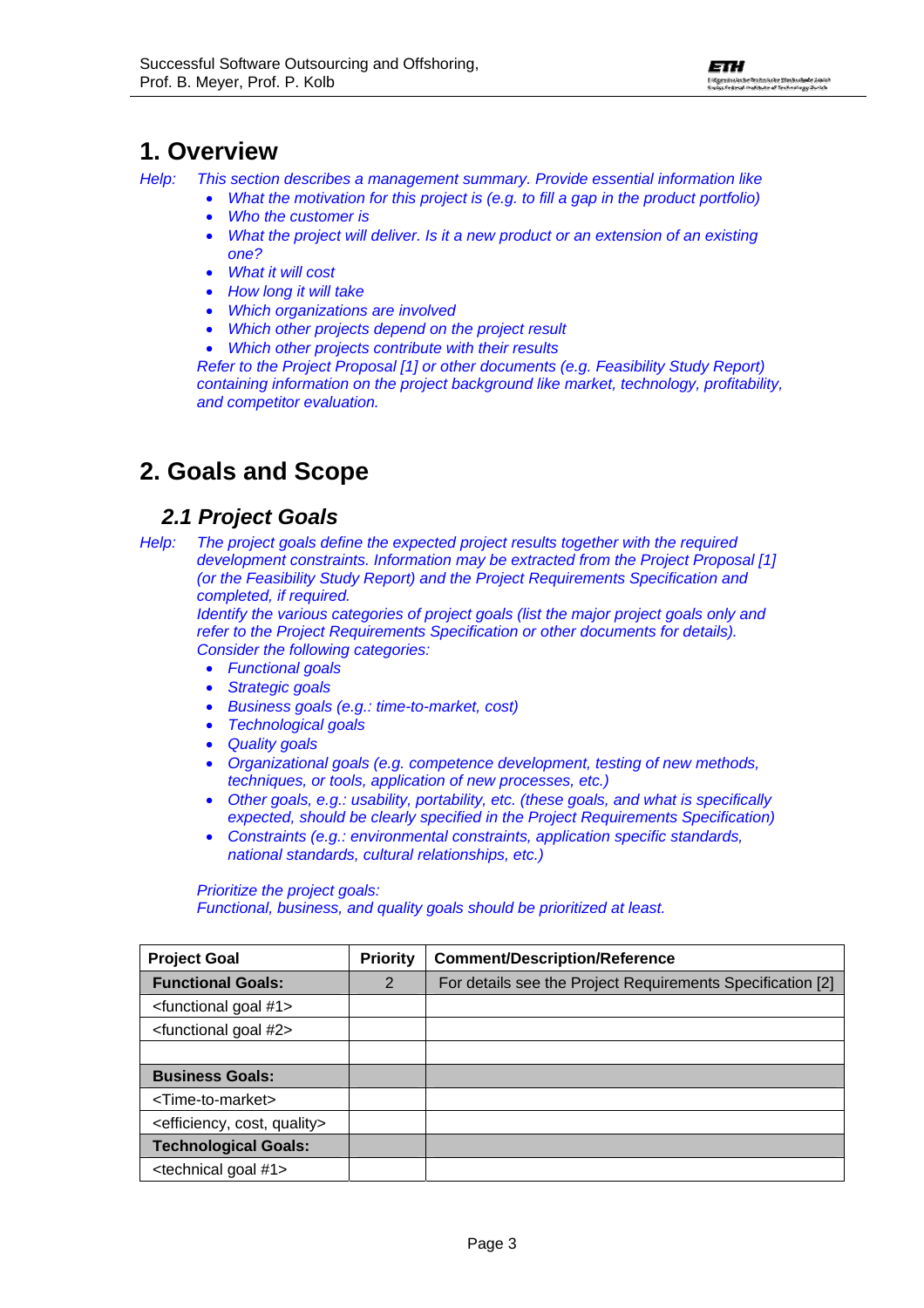<span id="page-3-0"></span>

| <b>Project Goal</b>                      | <b>Priority</b> | <b>Comment/Description/Reference</b> |
|------------------------------------------|-----------------|--------------------------------------|
|                                          |                 |                                      |
| <b>Quality Goals:</b>                    | $\overline{2}$  |                                      |
| <quality #1="" goal=""></quality>        |                 |                                      |
|                                          |                 |                                      |
| <b>Constraints:</b>                      |                 |                                      |
| <environmental></environmental>          |                 |                                      |
| <appl. specific="" standards=""></appl.> |                 |                                      |
| <national standards=""></national>       |                 |                                      |
|                                          |                 |                                      |

### *2.2 Project Scope*

*Help: Clarify what the project will (and will not) deliver, in order to avoid future shifts in the level of ambition.* 

### **2.2.1 Included**

The deliverables of this project and their receivers are listed in detail in the delivery plan in chapter 10.

### **2.2.2 Excluded**

*Help: State what is specifically excluded from the project but what the customer may expect to be included. This could, for example, be clarifying that training of end-users is excluded.* 

This project will exclude …

### **3. Organization**

*Help: Describe the internal project organization and all organizational issues affected by the project result or the project is dependent on. You may extract information from the Project Proposal [1] (or Feasibility Study Report).* 

### *3.1 Organizational Boundaries and Interfaces*

*Help: Describe the environment that the project is embedded in. Identify external stakeholders the project is dependent on and who are affected by the project result. Describe the administrative and managerial boundaries between the project and each of the following entities: the parent organization, the customer organization, subcontracted organizations, and any other organizational entities that interact with the project.* 

### **3.1.3 Resource Owners**

Resource Owners are defined in the Resource Plan in section 5.1.

#### **3.1.4 Receivers**

Receivers are defined in the Delivery Plan in section 10.

#### **3.1.5 Sub-contractors**

*Help: A Sub-contractor is an external organization that is contracted to provide the project with a specified product, knowledge or service.*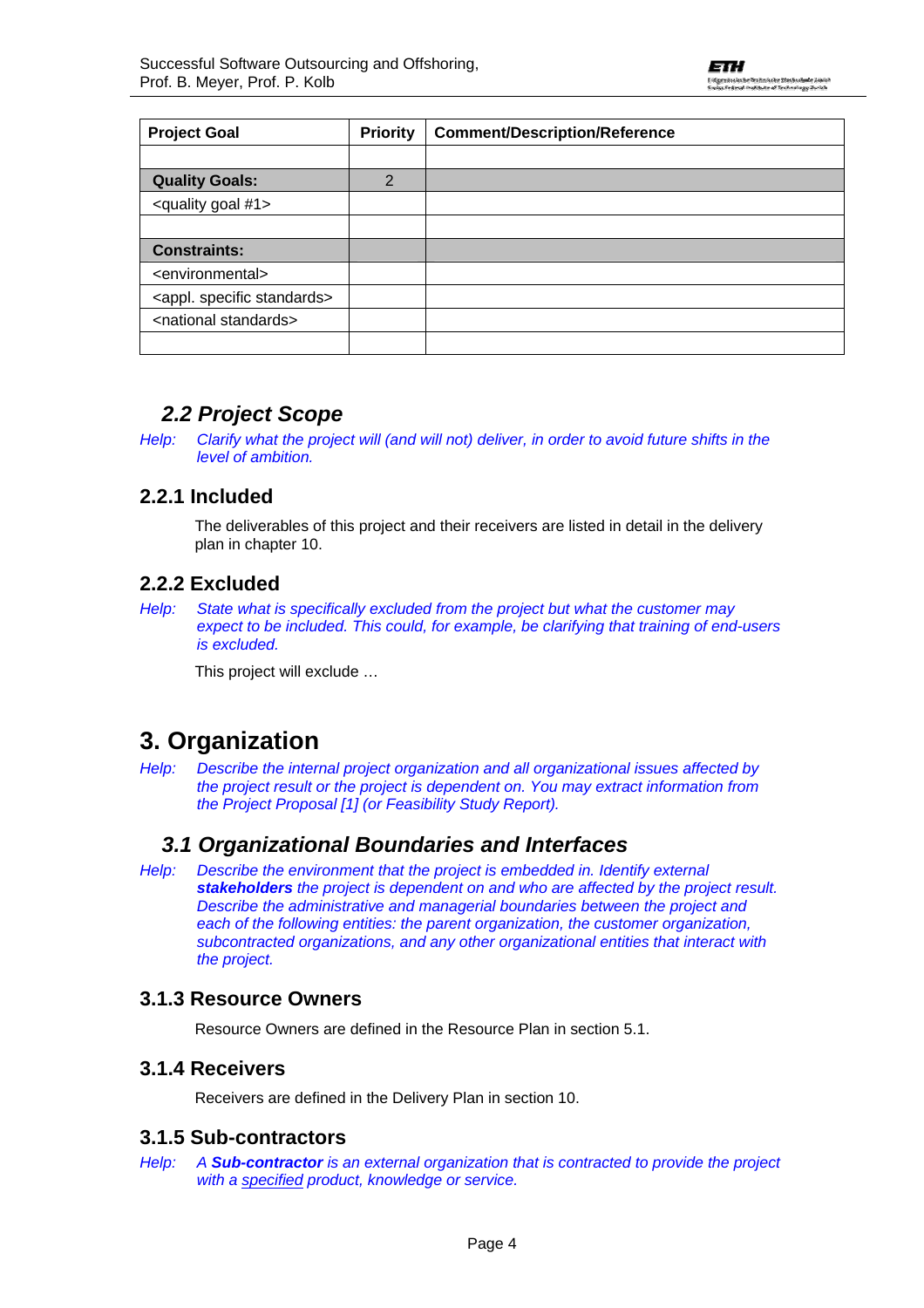Sub-contractors are defined in the sub-contract management in section 8.

#### <span id="page-4-0"></span>**3.1.6 Suppliers**

*Help: A Supplier is an external organization contributing to the project with an existing product (COTS = Commercial Off The Shelf) that is incorporated into a project deliverable (e.g. a database system) or used for project support (e.g. tool, equipment). Identify all external suppliers and their deliverables. State any special arrangements* 

*or procedures that will be used in contacts with the suppliers. Name contacts, if applicable.* 

| <b>Company: Contact</b> | <b>Deliverable</b> | <b>Comment</b> |
|-------------------------|--------------------|----------------|
|                         |                    |                |
|                         |                    |                |
|                         |                    |                |
|                         |                    |                |

### **3.1.7 Cross Functions**

*Help: Identify all functions within the organization that are involved in/contribute to the project.* 

| <b>Function</b>     | <b>Dept.: Contact</b> | <b>Responsibility/Comment</b> |  |
|---------------------|-----------------------|-------------------------------|--|
| <b>Product Mgmt</b> |                       |                               |  |
| Marketing           |                       |                               |  |
| <b>Sales</b>        |                       |                               |  |
| Service             |                       |                               |  |
| Training            |                       |                               |  |
| Manufacturing       |                       |                               |  |
| Quality             |                       |                               |  |
| Technology          |                       |                               |  |
| <b>Supply Mgmt</b>  |                       |                               |  |
|                     |                       |                               |  |

### **3.1.8 Other Projects**

*Help: Specify the interface to other projects. Identify the relevant dependencies in terms of deliveries to or from the project, and usage of the same resources.* 

| Project | Org.: Project Mgr | <b>Dependency</b> | <b>Comment</b> |
|---------|-------------------|-------------------|----------------|
|         |                   |                   |                |
|         |                   |                   |                |
|         |                   |                   |                |
|         |                   |                   |                |

### *3.2 Project Organization*

*Help: Describe how the project is organized. Describe what subprojects and other areas of responsibility are planned. Identify and staff all steering functions, project management functions, and execution functions.*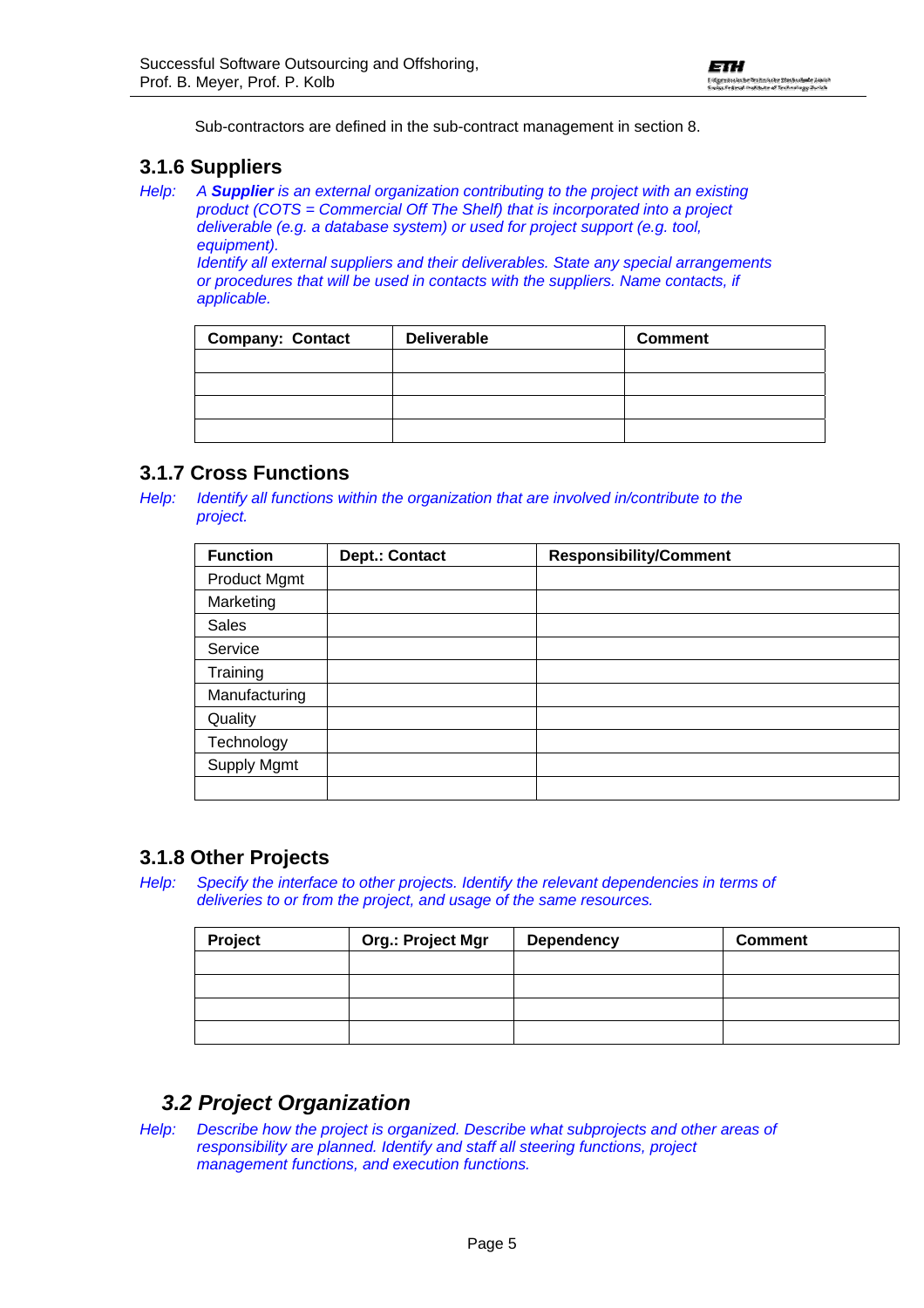<span id="page-5-0"></span>*Graphical illustrations such as hierarchical organization charts or matrix diagrams may be used to depict the lines of authority, responsibility, and communication within the project.* 

#### **3.2.1 Project Manager**

*Help: Identify the Project Manager who has the overall responsibility of the project. If the Project Manager has appointed a Technical Project Manager (syn.: Development Project Manager), who is only responsible for the technical project execution, this should also be specified. Example:* 

| Role                   | <b>Organization: Name</b> |
|------------------------|---------------------------|
| <b>Project Manager</b> |                           |
| Technical Project Mgr. |                           |

### **3.2.2 Project-internal Functions**

*Help: Since the project manager has the overall project responsibility, he /she is also responsible for the project-internal functions. But he/she can delegate the management of these functions to project team members. In this case list the functions and individuals responsible for Example:* 

| <b>Function</b>           | <b>Organization: Name</b> | <b>Comment</b> |
|---------------------------|---------------------------|----------------|
| <b>Quality Assurance</b>  |                           |                |
| System Test Lead          |                           |                |
| Validation Lead           |                           |                |
| <b>Configuration Mgmt</b> |                           |                |
| Change Mgmt               |                           |                |
| etc.                      |                           |                |
|                           |                           |                |
|                           |                           |                |

### **3.2.3 Project Team**

*Help: List all project team members here and ensure that the time they spend on the project is accounted for in the project budget.*

| <b>Organization: Name</b> | <b>Availability</b> | <b>Comment</b> |
|---------------------------|---------------------|----------------|
|                           |                     |                |
|                           |                     |                |
|                           |                     |                |
|                           |                     |                |
|                           |                     |                |
|                           |                     |                |
|                           |                     |                |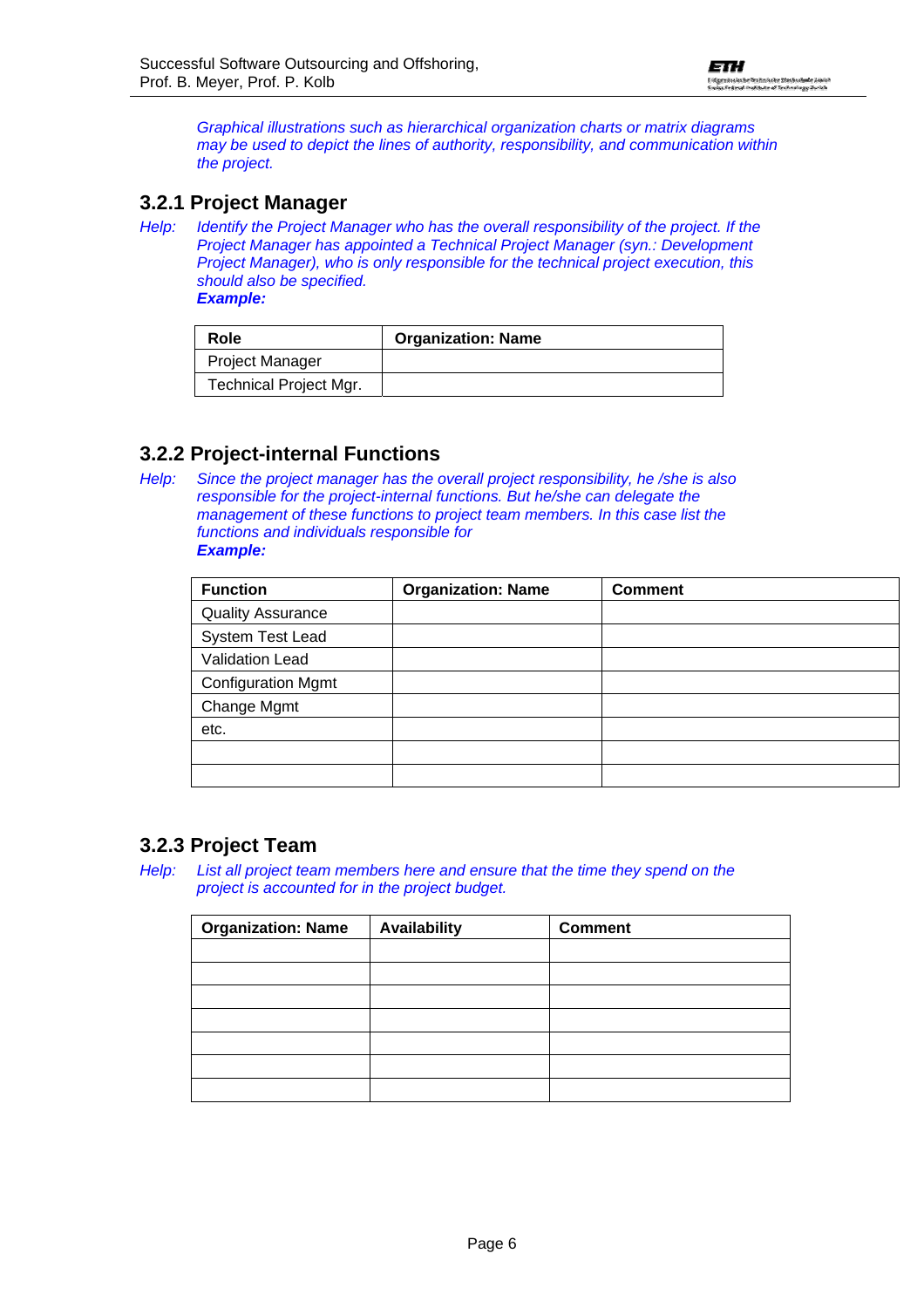### <span id="page-6-0"></span>**3.2.4 Steering Committee**

*Help: Identify the committed individuals composing the project steering committee, and its responsibility and authority within the project.* 

The Steering Committee (SteCo) of the project is responsible for ….

The SteCo consists of the following members:

| Organization | <b>Name</b> | <b>Comment</b> |
|--------------|-------------|----------------|
|              |             |                |
|              |             |                |
|              |             |                |
|              |             |                |

# **4. Schedule and Budget**

### *4.1 Work Breakdown Structure*

*Help: Based on project goals and scope, define a Work Breakdown Structure. Define work packages and project activities. It is normally a separate document, therefore list it in References and refer to it.*

The Work Breakdown Structure (WBS) is documented in [\[6\].](#page-11-3)

### *4.2 Schedule and Milestones*

*Help: Estimate the effort for the project activities and plan the activity sequencing. Then prepare the schedule that supports all of the required activities and complies with the resource plan.* 

*Define project milestones based on the chosen development strategy (see section 6) and on critical events in the project schedule.* 

*List the milestones and define clear milestone criteria to make milestones measurable.* 

| <b>Milestones</b> | <b>Description</b>                                                                         | <b>Milestone Criteria</b>                                                 | <b>Planned Date</b>       |
|-------------------|--------------------------------------------------------------------------------------------|---------------------------------------------------------------------------|---------------------------|
| M <sub>0</sub>    | <b>Start Project</b>                                                                       | <b>Budget Release</b>                                                     | <yyyy-mm-dd></yyyy-mm-dd> |
|                   | e.g.: Project goals and scope<br>defined                                                   | PRS or SRS reviewed<br>Stakeholders identified<br>Impl. Proposal reviewed | <yyyy-mm-dd></yyyy-mm-dd> |
| M <sub>1</sub>    | <b>Start Planning</b>                                                                      |                                                                           | <yyyy-mm-dd></yyyy-mm-dd> |
|                   | <milestone description,<br="">e.g. Life Cycle Objectives<br/>LCO defined&gt;</milestone>   | Scope and concept<br>described                                            | <yyyy-mm-dd></yyyy-mm-dd> |
| M <sub>2</sub>    | <b>Start Execution</b>                                                                     |                                                                           | <yyyy-mm-dd></yyyy-mm-dd> |
|                   | <milestone description,<br="">e.g. Life Cycle Architecture<br/>LCA defined&gt;</milestone> | Requirements agreed,<br>project plan reviewed,<br>resources committed     | <yyyy-mm-dd></yyyy-mm-dd> |
| M <sub>3</sub>    | <b>Confirm Execution</b>                                                                   |                                                                           | <yyyy-mm-dd></yyyy-mm-dd> |
|                   | <milestone description,<br="">e.g. alpa version&gt;</milestone>                            | Architecture reviewed and<br>stable                                       | <yyyy-mm-dd></yyyy-mm-dd> |
| M <sub>4</sub>    | <b>Start Introduction</b>                                                                  |                                                                           | <yyyy-mm-dd></yyyy-mm-dd> |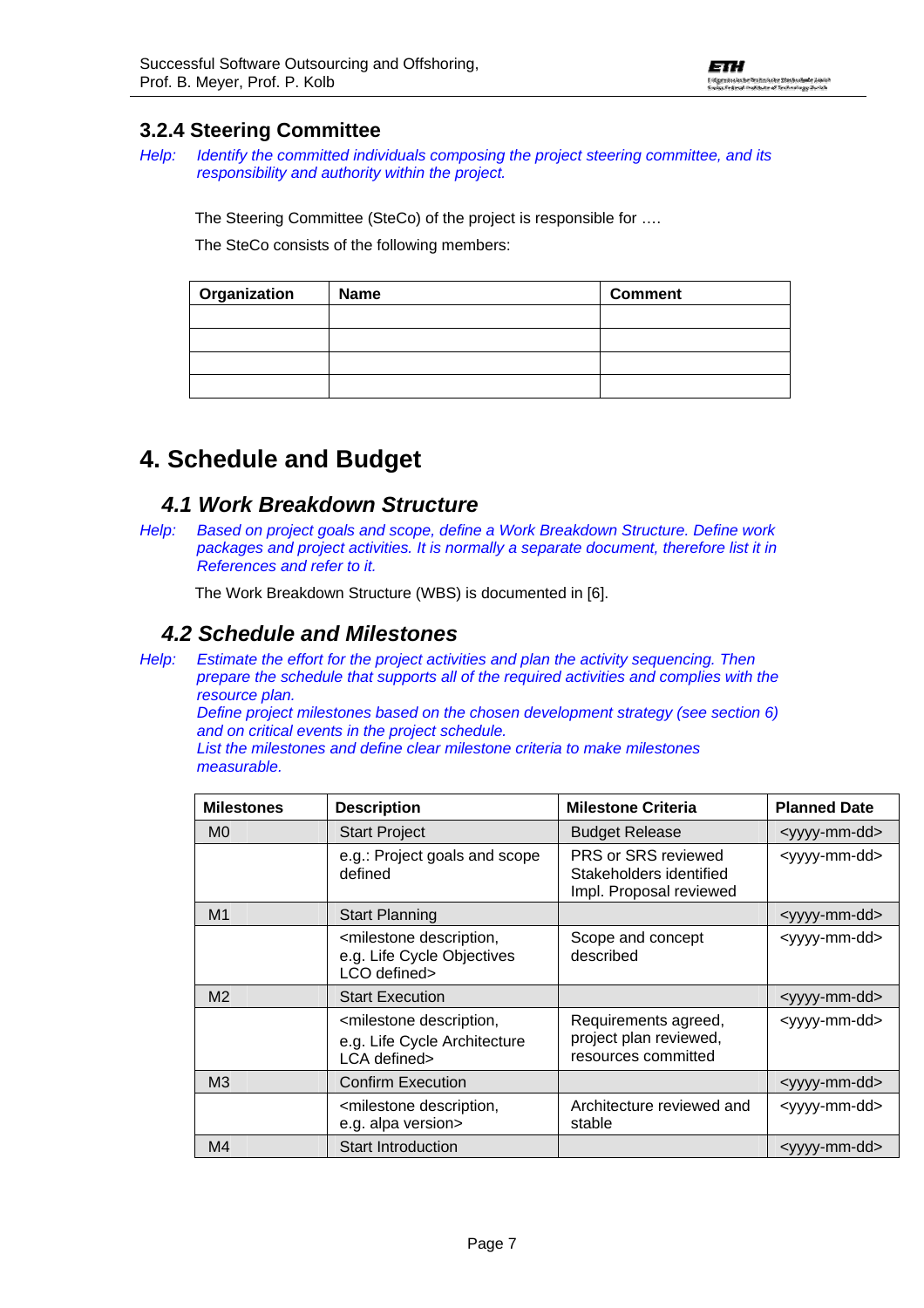<span id="page-7-0"></span>

| <b>Milestones</b> | <b>Description</b>                                                    | <b>Milestone Criteria</b>                        | <b>Planned Date</b>       |
|-------------------|-----------------------------------------------------------------------|--------------------------------------------------|---------------------------|
|                   | <milestone description,<br="">e.g. system test passed&gt;</milestone> | Coding of new functionality<br>finished,         | <yyyy-mm-dd></yyyy-mm-dd> |
|                   |                                                                       | Draft documentation                              |                           |
| M <sub>5</sub>    | <b>Release Product</b>                                                |                                                  | <yyyy-mm-dd></yyyy-mm-dd> |
|                   | <milestone description=""></milestone>                                | Product system tested,<br>documentation reviewed | <yyyy-mm-dd></yyyy-mm-dd> |
| M <sub>6</sub>    | <b>Close Project</b>                                                  |                                                  | <yyyy-mm-dd></yyyy-mm-dd> |

A detailed Project Schedule is available in [\[4\].](#page-11-4) The Project Schedule is monthly updated by the Project Manager.

### *4.3 Budget*

*Help: Calculate the required project budget based on cost estimates for project activities, sub-contracts, COTS (Commercial Off The Shelf), training, etc. Present the distribution of the budget over the whole project life.* 

| Category                             | <b>Budget for Period in kUS\$</b> |                  |                       |                  |                       |           |
|--------------------------------------|-----------------------------------|------------------|-----------------------|------------------|-----------------------|-----------|
|                                      | <b>MO-</b><br>M1                  | M1-<br><b>M2</b> | M2-<br>M <sub>3</sub> | <b>M3-</b><br>M4 | M4-<br>M <sub>5</sub> | M5-<br>M6 |
| Human Resources<br>(internal)        |                                   |                  |                       |                  |                       |           |
| <b>Human Resources</b><br>(external) |                                   |                  |                       |                  |                       |           |
| Purchases (COTS)                     |                                   |                  |                       |                  |                       |           |
| Equipment                            |                                   |                  |                       |                  |                       |           |
| <b>Premises</b>                      |                                   |                  |                       |                  |                       |           |
| Tools                                |                                   |                  |                       |                  |                       |           |
| <b>Travel costs</b>                  |                                   |                  |                       |                  |                       |           |
| Training                             |                                   |                  |                       |                  |                       |           |
| <b>Review activities</b>             |                                   |                  |                       |                  |                       |           |
| Other                                |                                   |                  |                       |                  |                       |           |
| Total                                | 1                                 | 1                | 2                     | 5                | 2                     |           |
| <b>Total cumulated</b>               | 1                                 | $\mathbf{2}$     | 4                     | 9                | 11                    | 12        |

For a detailed list of costs of all resources see <document> [x].

*Help:* Prepare a resource plan specifying the project's need for human resources, as well *as for other resources (equipment, tools, licenses, etc.).* 

### *4.4 Development Process*

*Help: If available and applicable refer to the organizational development process and describe deviations from this standard process. Otherwise describe the development process applied in this project. Explain why this development process has been selected. Describe how the selected development process is tailored to the needs of the project, takes learnings from previous projects into account, and how it is mapped to the milestone process.*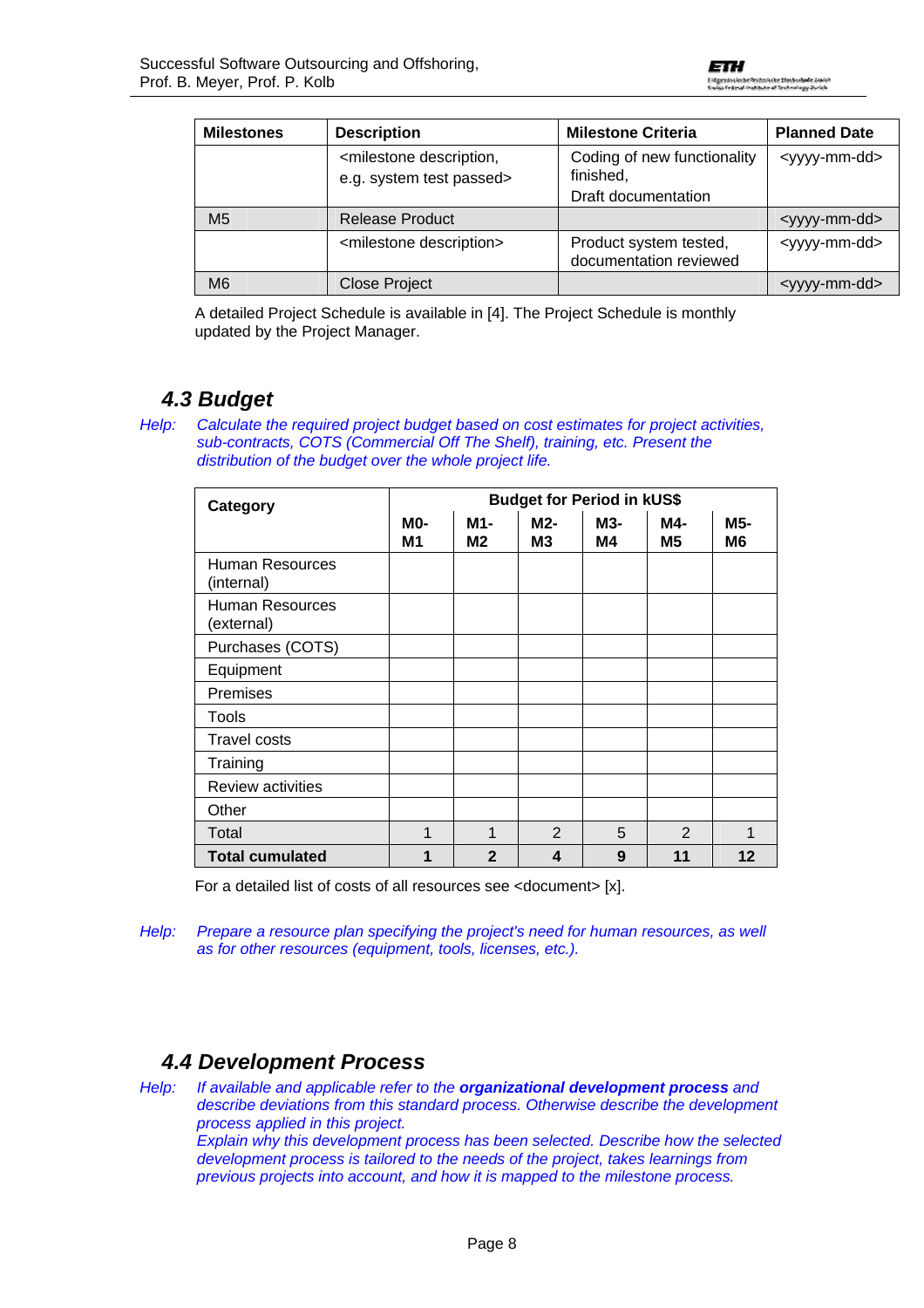### <span id="page-8-0"></span>*4.5 Development Environment*

*Help: Define methods, tools, languages, etc. to be employed for design, implementation, test, and documentation, and when they (or knowledge) should be available. Example:* 

| Item                 | <b>Applied for</b>     | <b>Availability by</b> |
|----------------------|------------------------|------------------------|
| <b>Methods</b>       |                        |                        |
| Use Case             | Requirements capturing | M <sub>0</sub>         |
|                      |                        |                        |
|                      |                        |                        |
| <b>Tools</b>         |                        |                        |
| <b>Rational Rose</b> | Design                 | M <sub>2</sub>         |
|                      |                        |                        |
|                      |                        |                        |
| <b>Languages</b>     |                        |                        |
| <b>UML</b>           | Design                 | M <sub>2</sub>         |
| Java                 | Web interface          | M <sub>2</sub>         |
| $C++$                | $\cdots$               | M <sub>2</sub>         |
|                      |                        |                        |

### *4.6 Measurements Program*

*Help: If available refer to the organizational measurements program and document deviations from this program. Otherwise define which project specific data should be collected, e.g. to assess the achievement of the project goals. Examples:*

| Type of data                        | <b>Purpose</b>                                       | <b>Responsible</b> |
|-------------------------------------|------------------------------------------------------|--------------------|
| <# changed requirements>            |                                                      | Q-Responsible      |
| <# defects found before<br>M4>      |                                                      | Q-Responsible      |
| <performance data=""></performance> | to assess the achievement of<br>project requirements | Test lead          |
|                                     |                                                      |                    |

# **5. Risk Management**

*Help: Describe the procedure to be used for managing risks in the project. The procedure should specify who is responsible for risk management, when risk situation is regularly considered (e.g. at each project status meeting), and which roles risks are communicated to, etc. Also refer to the Risk Management Plan (or Risk Sheet) where the risks are listed, assessed, and mitigation and contingency is defined. Example:*

All identified risks are documented, assessed and prioritized in the Risk Management Plan [\[5\]](#page-11-5) by the Project manager. The plan also defines the mitigation and contingency measures and who is responsible for. The Risk Management Plan is updated monthly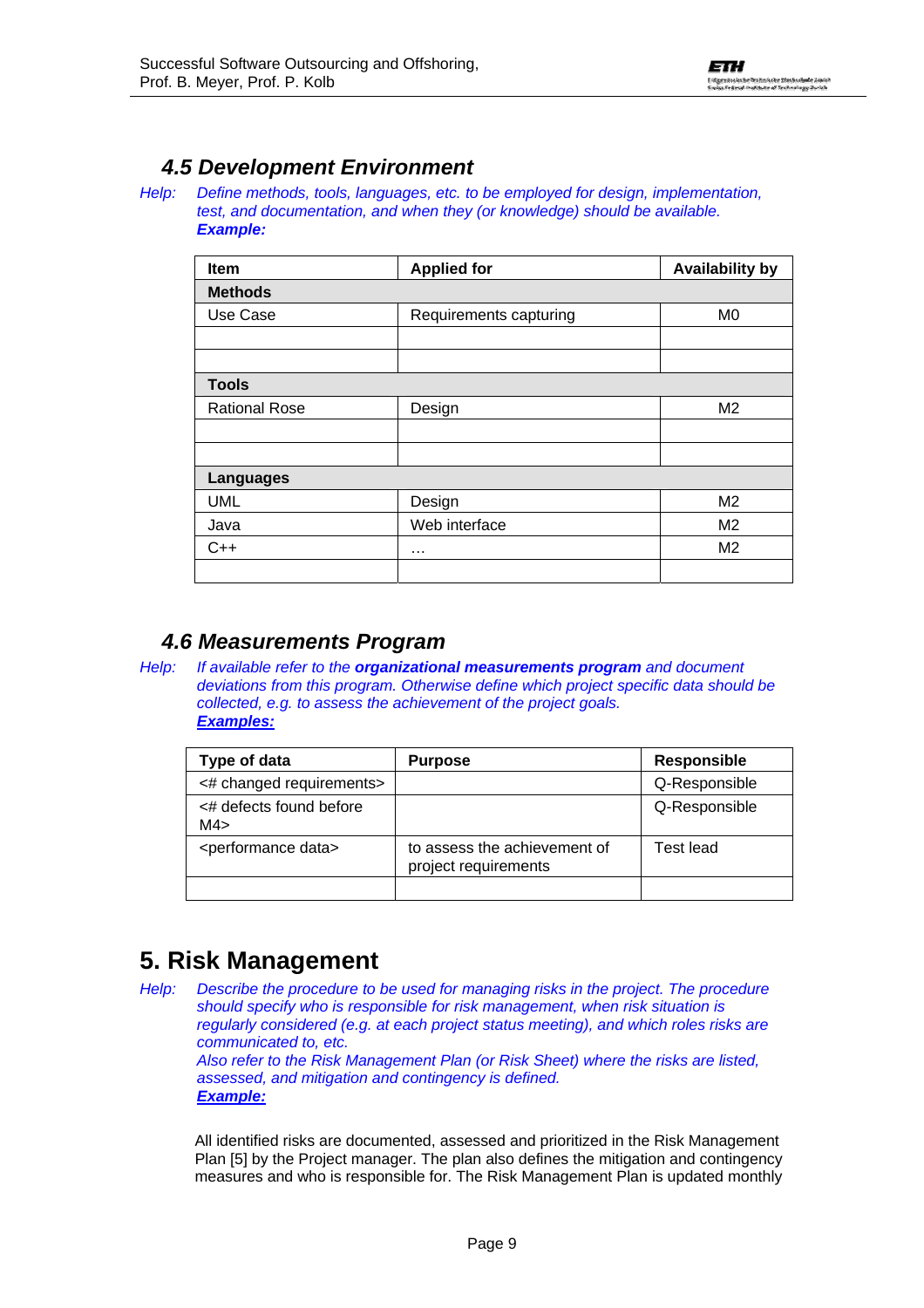<span id="page-9-0"></span>or on event and communicated to all affected stakeholders by the Project Manager. The risk status is reported to the line management in the monthly Project Report.

# **6. Sub-contract Management**

*Help: List which part of work is out-sourced to which sub-contractor. Refer to the sub-contractor's agreement that should include or refer to the statement of work, the execution process, milestones, quality assurance, configuration management, communication structure, hand-over procedure, acceptance criteria, and quality audits.* 

| <b>Sub-contractor</b> |                | <b>Sub-contracted Work</b> | Ref. to sub-contract |
|-----------------------|----------------|----------------------------|----------------------|
| Company               | <b>Contact</b> |                            |                      |
|                       |                |                            |                      |
|                       |                |                            |                      |
|                       |                |                            |                      |

# **7. Communication and Reporting**

*Help: State the principles for reporting and distributing information within the project for the different groups of internal and external stakeholders. Include, for example, how often the reporting will take place, the type of reports or information, the type of media in which it is presented, and the type of meetings that will take place.* 

- *a) Internal communication and reporting: ensure that all information is available to those who need it.* 
	- *Plan project meetings, how often they take place, and who will participate*
	- *Define how project information will made available to the internal stakeholders (e.g. project library)*
	- *Define how and how often sub-projects and sub-contractors report to the project manager*
	- *Define who participates milestone meetings*
	- *Define how events will be communicated*
- *b) External communication and reporting:* 
	- *Define what information will be provided to which stakeholders*

*– Define how and how often information will be provided to which stakeholders often (e.g. project report)* 

#### *– Plan regular meetings with external stakeholders (e.g. SteCo meetings) Example:*

| Type of<br><b>Communication</b> | <b>Method / Tool</b>            | <b>Frequency</b><br>/Schedule | <b>Information</b>                                          | <b>Participants /</b><br><b>Responsibles</b>     |  |  |
|---------------------------------|---------------------------------|-------------------------------|-------------------------------------------------------------|--------------------------------------------------|--|--|
| <b>Internal Communication:</b>  |                                 |                               |                                                             |                                                  |  |  |
| <b>Project Meetings</b>         | Teleconference                  | Weekly and<br>on event        | Project status, problems,<br>risks, changed<br>requirements | Project Mgr<br>Project Team                      |  |  |
| Sharing of project<br>data      | <b>Shared Project</b><br>Server | When<br>available             | All project documentation<br>and reports                    | Project Mgr(s)<br>Project Team<br><b>Members</b> |  |  |
|                                 |                                 |                               |                                                             |                                                  |  |  |
| Milestone<br>Meetings           | Teleconference                  | <b>Before</b><br>milestones   | Project status (progess)                                    | Project Mgr<br>Sub-project Mgr                   |  |  |
| <b>Final Project</b><br>Meeting | Teleconference                  | M6                            | Wrap-up<br>Experiences                                      | Project Mgr<br>Project Team                      |  |  |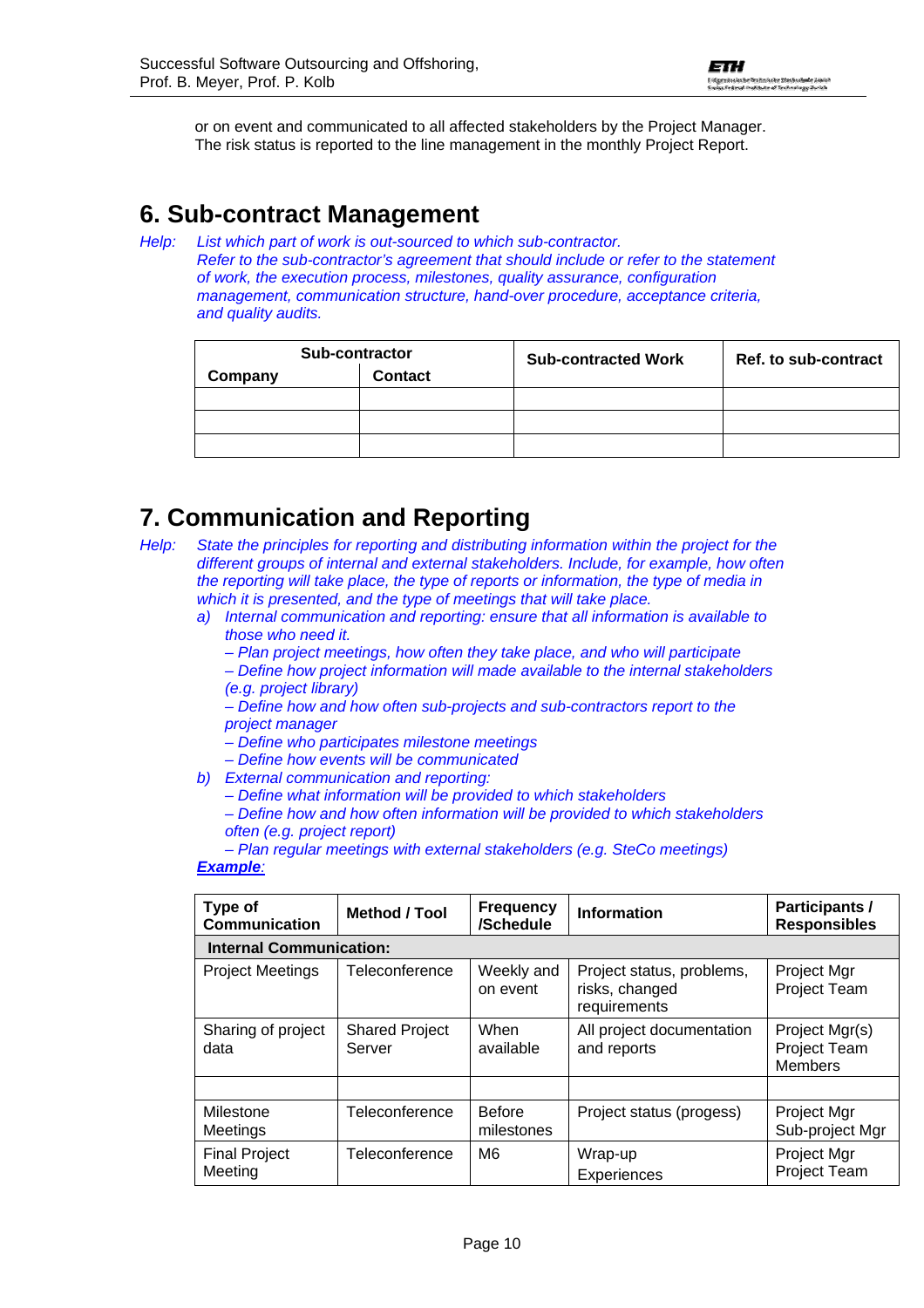<span id="page-10-0"></span>

| Type of<br><b>Communication</b> | <b>Method / Tool</b>                         | <b>Frequency</b><br>/Schedule | <b>Information</b>                                    | <b>Participants /</b><br><b>Responsibles</b> |
|---------------------------------|----------------------------------------------|-------------------------------|-------------------------------------------------------|----------------------------------------------|
|                                 | <b>External Communication and Reporting:</b> |                               |                                                       |                                              |
| <b>Project Report</b>           | Excel sheet                                  | Monthly                       | Project status<br>- progress<br>- forecast<br>- risks | Project Manager<br>Sub-Project<br>Managers   |
| <b>SteCo Meetings</b>           | Teleconference                               | Monthly                       |                                                       | Project<br>Manager, SteCo                    |
|                                 |                                              |                               |                                                       |                                              |

# **8. Delivery Plan**

### *8.1 Deliverables and Receivers*

*Help: List here all deliverables from the project and who the receivers of the deliverables are. Indicate also the planned delivery date. Take in consideration both strategic and technical aspects.*

*Examples for non-technical deliverables are: marketing and sales material, training material, management presentations, publications, bullets, etc.* 

|     | Ident. Deliverable | <b>Planned Date   Receiver</b> |  |
|-----|--------------------|--------------------------------|--|
| D1  |                    |                                |  |
| מרי |                    |                                |  |
|     |                    |                                |  |
|     |                    |                                |  |

### **9. Quality Assurance**

# **10. Configuration and Change Management**

### **11. Security Aspects**

*Help: State how to deal with security matters, for instance:* 

- *Classification of the project information with regard to requirements for integrity, availability and confidentiality, in accordance with the organization's group directives on security,*
- *Specific action that must be taken to fulfill security requirements, such as security agreements with suppliers and partners, security check of project team members, security audits of equipment, usage of coded information, etc.*
- *Authorization of information distribution and publishing, that is, who should decide which information will be distributed to whom,*
- *Procedure for monitoring security,*
- *Procedure for reporting security incidents.*